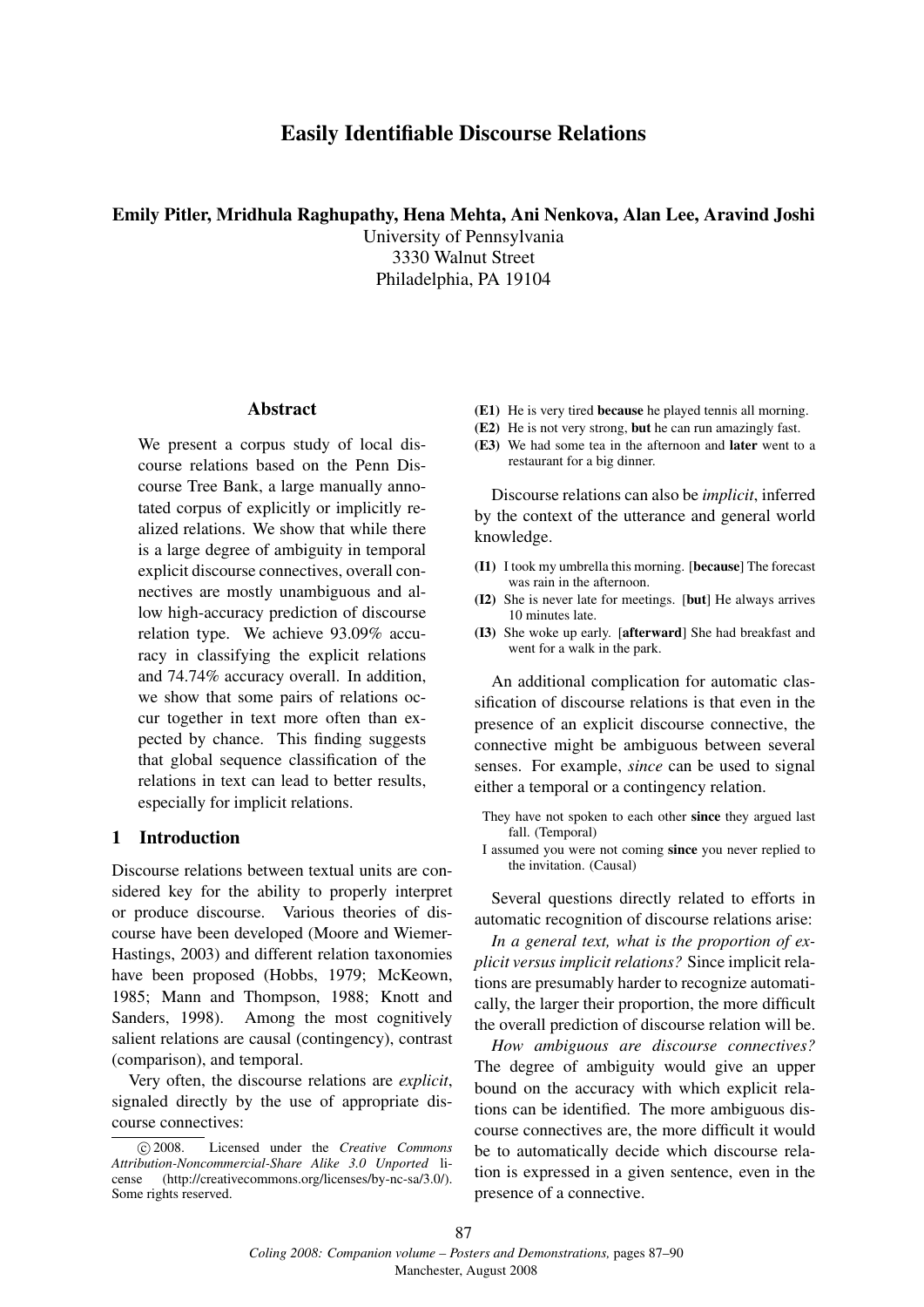*In a text, are adjacent discourse relations independent of each other or are certain sequences of relations more likely?* In the latter case, a "discourse grammar" of text can be used and easy to identify relations such as unambiguous explicit relations can help determine the class of implicit relations that immediately follow or precede them.

In this study, we address the above questions using the largest existing corpus manually annotated with discourse relations—the Penn Discourse Tree Bank (Prasad et al., 2008).

### 2 The Penn Discourse Tree Bank

The Penn Discourse Treebank (PDTB) is a new resource (Prasad et al., 2008) of annotated discourse relations. The annotation covers the same 1 million word Wall Street Journal (WSJ) corpus used for the Penn Treebank (Marcus et al., 1994).

he PDTB is the first corpus to systematically identify and distinguish explicit and implicit discourse relations. By definition, an *explicit relation* is triggered by the presence of a discourse connective which occurs overtly in the text. The discourse connective can essentially be viewed as a discourse-level predicate which takes two clausal arguments. For example, sentence E1 above could be represented as BECAUSE("He is very tired", "he played tennis all morning"). The corpus recognizes 100 such explicit connectives and contains annotations for 19,458 explicit relations  $<sup>1</sup>$ .</sup>

The PDTB also contains provisions for the annotation of *implicit discourse relations* between adjacent sentences which are inferred by the reader but are not overtly marked by a discourse connective. In this case, the annotator was asked to provide a connective that best captured the inferred relation. There are a total of 16,584 implicit relations annotated in the corpus. <sup>2</sup>

In addition to discourse relations and their arguments, the PDTB also provides the *senses* of each relation(Miltsakaki et al., 2008). The tagset of senses is organized hierarchically into three levels - class, type, and subtype. The top class level contains the four major semantic classes: Expansion, Comparison, Contingency and Temporal.

| Class       | Explicit $(\%)$ | Implicit $(\%)$ | Total |
|-------------|-----------------|-----------------|-------|
| Comparison  | 5590 (69.05%)   | 2505 (30.95%)   | 8095  |
| Contingency | 3741 (46.75%)   | 4261 (53.25%)   | 8002  |
| Temporal    | 3696 (79.55%)   | 950 (20.45%)    | 4646  |
| Expansion   | 6431 (42.04%)   | 8868 (57.96%)   | 15299 |

Table 1: Discourse relation distribution in semantic and explicit/implicit classes in the PDTB

## 3 Distribution and ambiguity of connectives

Table 1 shows the distribution of discourse relations between the four main relation classes and their type of realization (implicit or explicit). Interestingly, temporal and comparison relations are predominantly explicit. About 80% and 70%, respectively, of their occurrences are marked by a discourse connective. The contingency relations are almost evenly distributed between explicit and implicit. The expansion relations, the overall largest class of discourse relations, is in most cases implicit and not marked by a discourse connective.

Given the figures in Table 1, we would expect that overall temporal and comparison relations will be more easily identified since they are overtly marked. Of course this would only be the case if discourse markers are mostly unambiguous.

Here we show all connectives that appear more than 50 times in the PDTB, their predominant sense (comparison, contingency, temporal or expansion), as well as the percentage of occurrences of the connective in its predominant sense. For example the connective *but* has *comparison* as its predominant sense and 97.19% of the 3,308 occurrences of this connective were comparisons.

- Comparison *but* (3308; 97.19%), *while* (781; 66.07%), *however* (485; 99.59%), *although* (328; 99.70%), *though* (320; 100.00%), *still* (190; 98.42%), *yet* (101; 97.03%)
- Expansion *and* (3000; 96.83%), *also* (1746; 99.94%), *for example* (196; 100.00%), *in addition* (165; 100.00%), *instead* (112; 97.32%), *indeed* (104; 95.19%), *moreover* (101; 100.00%), *for instance* (98, 100.00%), *or* (98; 96.94%), *unless* (95; 98.95%), *in fact* (82; 92.68%) *separately* (74; 100.00%)
- Contingency *if* (1223; 95.99%), *because* (858, 100.00%), *so* (263; 100.00%), *since* (184; 52.17%), *thus* (112; 100.00%), *as a result* (78; 100.00%)
- Temporal *when* (989; 80.18%), *as* (743; 70.26%), *after* (577; 99.65%), *then* (340; 93.24%), *before* (326; 100.00%), *meanwhile* (193; 48.70%), *until* (162; 87.04%), *later* (91; 98.90%), *once* (84; 95.24%)

The connectives that signal comparison and contingency are mostly unambiguous. Obvious exceptions are two of the connectives that are often used to signal temporal relations: *while* and *since*.

 $1$ <sup>1</sup>The PDTB allows annotators to tag a relation with multiple senses. In this work we count both of the annotated senses. So even though there are only 18,459 explicit relations, there are 19,458 explicit senses.

 ${}^{2}$ Again, because of multiple senses per relation, the 16,584 senses are part of 16,224 relations.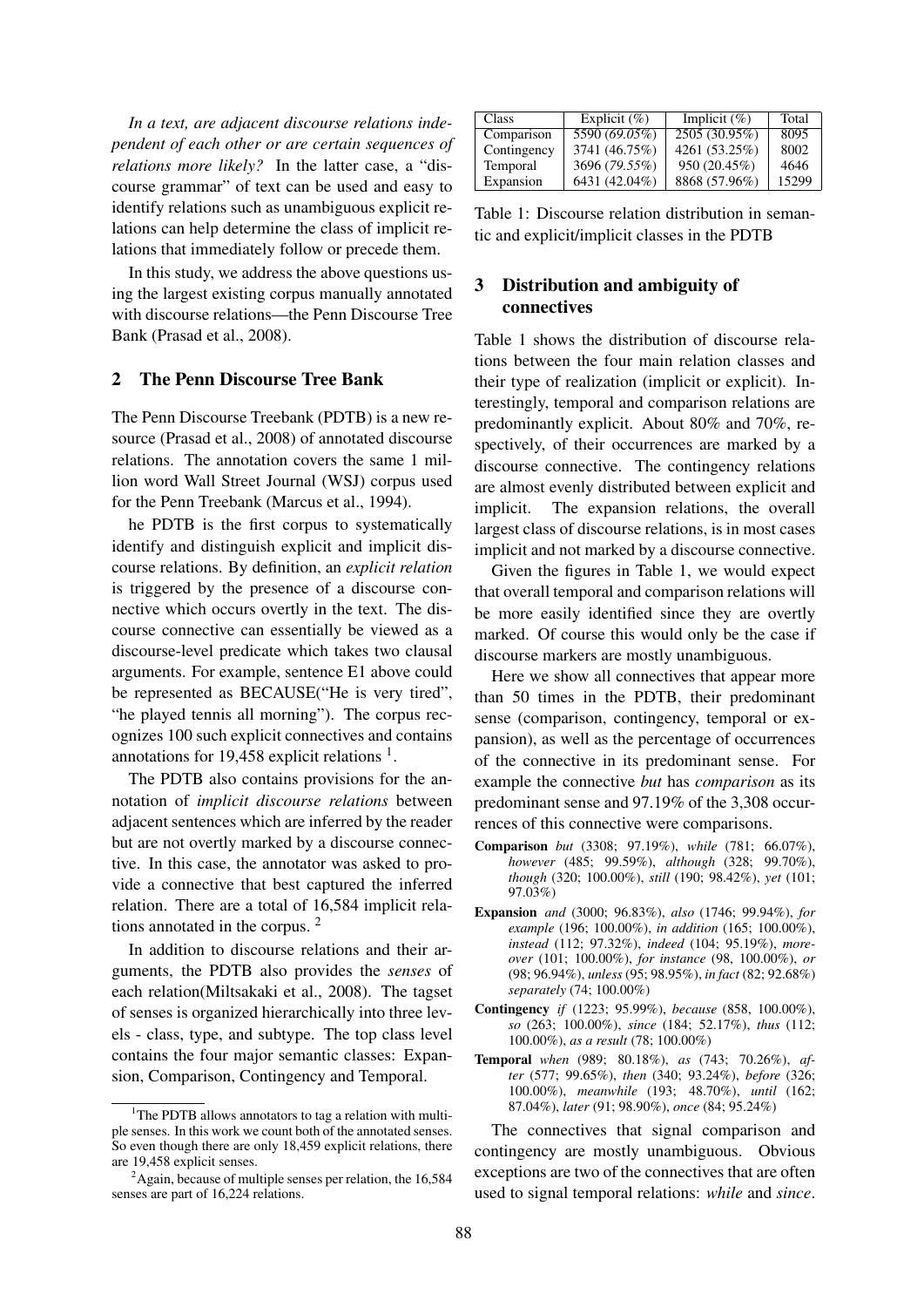The predominant senses of these connectives are comparison (66.07%) and contingency (52.17%) respectively. Disambiguating these problematic connectives has already been addressed in previous work (Miltsakaki et al., 2005), but even the predominantly temporal connectives are rather ambiguous. For example less than 95% of the occurrances of *meanwhile, as, when, until,* and *then* are temporal relaions.

While some connectives such as "since" are ambiguous, most are not. The discourse connectives in the corpus appear in their predominant sense 93.43% (for comparsion), 94.72% (for contingency), 84.10% (for temporal), and 97.63% (for expansion) of the time. Temporal connectives are most ambiguous and connectives signaling expansion are least ambiguous.

### 4 Automatic classification

The analyses in the previous section show two very positive trends: many of the discourse relations are explicitly marked by the use of a discourse connective, especially comparison and temporal relations, and discourse connectives are overall mostly unambiguous. These facts would suggest that even based only on the connective, classification of discourse relations could be done well for all data (including both implicit and explicit examples) and particularly well for explicit examples alone. Indeed, Table 2 shows the performance of a decision tree classifier for discourse relations, on all data and on the explicit subset in the second and third column respectively.

We use the natural distribution of relation classes found in the Wall Street Journal texts, without downsampling to get balanced distribution of classes. There are four task settings, distinguishing each type of relation from all others. For example, comparison relations can be distinguished from all other relations in the corpus with overall accuracy of 91.28%, based only on the discourse connective (first line in Table 2). The recall for recognizing comparison relations is 0.66, directly reflecting the fact that 31% of all comparison relations are implicit (Table 1) and the connective feature did not help at all in those cases. Over explicit data only, the classification accuracy for comparison relation versus any other relation is 97.23%, and precision and recall is 0.95 and above.

As expected, the overall accuracy of identifying contingency and expansion relations is lower,

| Task        | All relations      | Explicit relations only |
|-------------|--------------------|-------------------------|
| Comparison  | $91.28\%$ (76.54%) | $97.23\%$ (69.72%)      |
| Contingency | 84.44% (76.81%)    | 93.99% (79.73%)         |
| Temporal    | 94.79% (86.54%)    | 95.4% (79.98%)          |
| Expansion   | 77.51% (55.67%)    | $97.61\%$ (65.16%)      |

Table 2: Decision tree classification accuracy using only the presence of connectives as binary features. The majority class is given in brackets.

| Class       | Precision       | Recall          |
|-------------|-----------------|-----------------|
| Temporal    | $0.841$ [0.841] | $0.729$ [0.903] |
| Expansion   | 0.658 [0.973]   | 0.982 [0.957]   |
| Contingency | 0.948 [0.947]   | $0.369$ [0.844] |
| Comparison  | $0.935$ [0.935] | $0.671$ [0.971] |

Table 3: Four-way classification. The first number is for all data, thesecond for explicit relations only.

84.44% and 77.51% on all data respectively, reflecting the fact that these relations are often implicit. But by themselves these accuracy numbers are actually reasonable, setting a rather high baseline for any more sophisticated method of classifying discourse relations. On explicit data only, the two-way classification accuracy for the four main types of relations is 94% and higher.

In four-way classification, disambiguating between the four main semantic types of discourse relations leads to 74.74% classification accuracy. The accuracy for four-way classification of explicit relations is 93.09%. The precision and recall for each class is shown in Table 4. The worst performance on the explicit portion of the data is the precision for temporal relations and the recall for contingency relations, both of which are 0.84.

### 5 N-gram discourse relation models

We have shown above that some relations, such as comparison, can be easily identified because they are often explicit and are expressed by an unambiguous connective. However, one must build a more subtle automatic classifier to find the implicit relations. We now look at the frequencies in which various relations are adjacent in the PDTB. Results from previous studies of discourse relations suggest that the *context* of a relation can be helpful in disambiguating the relation (Wellner et al., 2006). Here we identify specific dependencies that exist between sequences of relations.

We computed  $\chi^2$  statistics to test the independence of each pair of relations. The question is: do relations A and B occur adjacent to each other more than they would simply due to chance? The